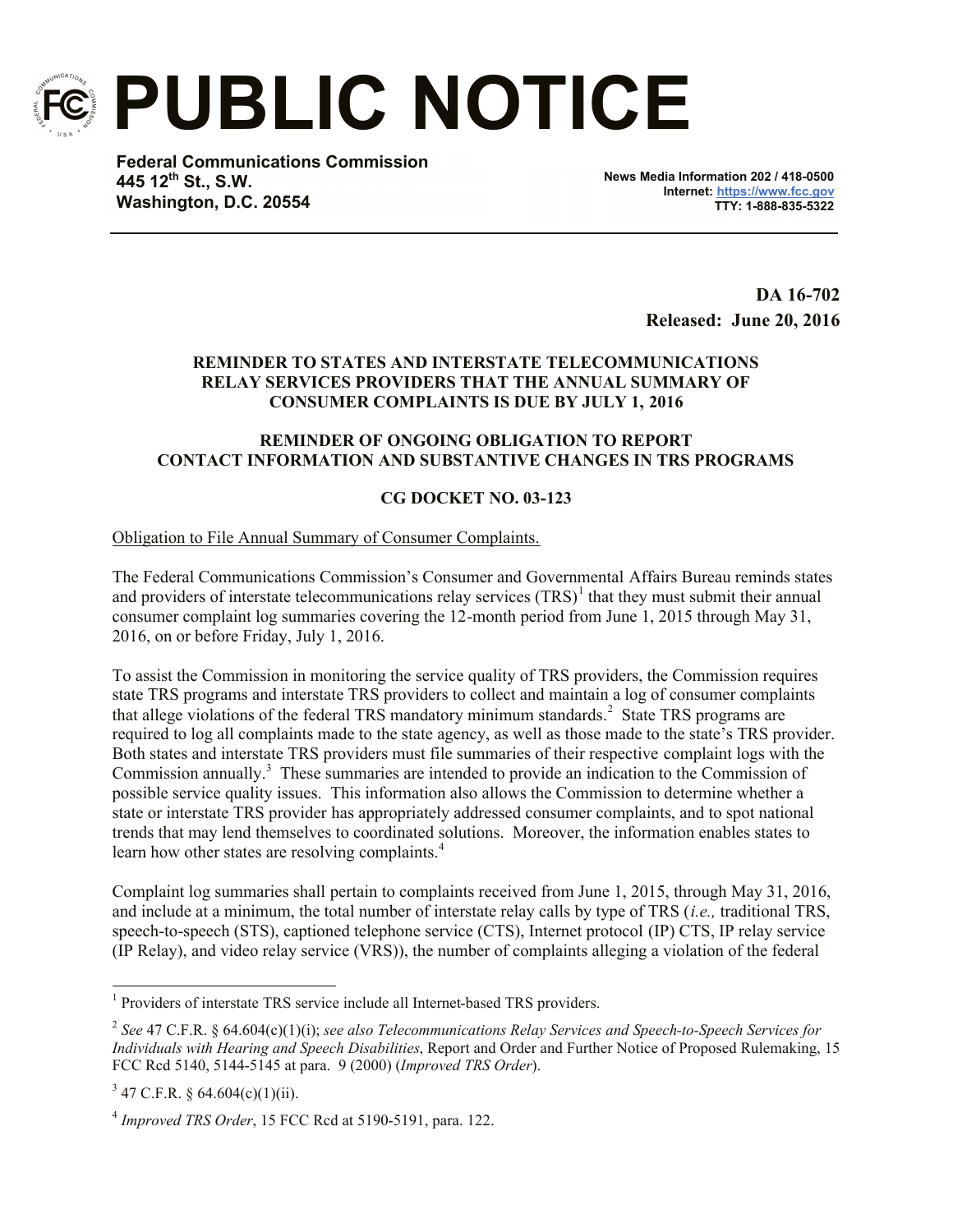TRS mandatory minimum standards, the date of the complaint, the nature of the complaint, the date of its resolution, and an explanation of the resolution.<sup>5</sup>

**Complaint Log Summary filings must reference CG Docket No. 03-123**. Submissions may be filed in one of two ways: (1) by using the Commission's Electronic Comment Filing System (ECFS), or (2) by filing paper copies.

- Electronic Filers: Submissions may be filed electronically using the Internet by accessing the ECFS: http://apps.fcc.gov/ecfs//. Filers should follow the instructions provided on the website for submitting comments.
- Paper Filers: Parties who choose to file by paper must file an original and one copy of each filing.

Filings can be sent by hand or messenger delivery, by commercial overnight courier, or by first-class or overnight U.S. Postal Service mail. All filings must be addressed to the Commission's Secretary, Office of the Secretary, Federal Communications Commission.

All hand-delivered or messenger-delivered paper filings for the Commission's Secretary must be delivered to FCC Headquarters at 445 12<sup>th</sup> Street, SW., Room TW-A325, Washington, DC 20554. The filing hours are 8:00 a.m. to 7:00 p.m. All hand deliveries must be held together with rubber bands or fasteners. Any envelopes must be disposed of *before* entering the building.

- Commercial overnight mail (other than U.S. Postal Service Express Mail and Priority Mail) must be sent to 9300 East Hampton Drive, Capitol Heights, MD 20743.
- $\blacksquare$  U.S. Postal Service first-class, Express, and Priority mail must be addressed to 445 12<sup>th</sup> Street, SW., Washington DC 20554.

## Obligation to Submit Contact Information and Notice of Substantive Changes in TRS Programs.

We also remind certified state TRS programs, interstate TRS providers, and TRS providers that have state contracts that they must submit to the Commission the name of a contact person or office, or both, for the receipt of inquiries and complaints from consumers about the certified state TRS program's intrastate service or, as appropriate, about the TRS provider's service.<sup>6</sup> The submission must include, at a minimum, the name and address of the state or TRS office that receives complaints, grievances, inquiries and suggestions; the voice, TTY, fax number, e-mail address, and web address for that office; and the physical address to which correspondence should be sent.<sup>7</sup>

The Commission must be notified each time there is a change in any of this required information. Any changes in contact information for certified state TRS programs or interstate TRS providers, or both, should be sent to TRS\_POC@fcc.gov.

We also remind certified state TRS programs that they must notify the Commission of any substantive changes in their TRS programs within 60 days of when they occur, and must certify that the state TRS

 5 *See* 47 C.F.R. § 64.604(c)(1).

 $6$  47 C.F.R. § 64.604(c)(2).

<sup>7</sup> *Id*.